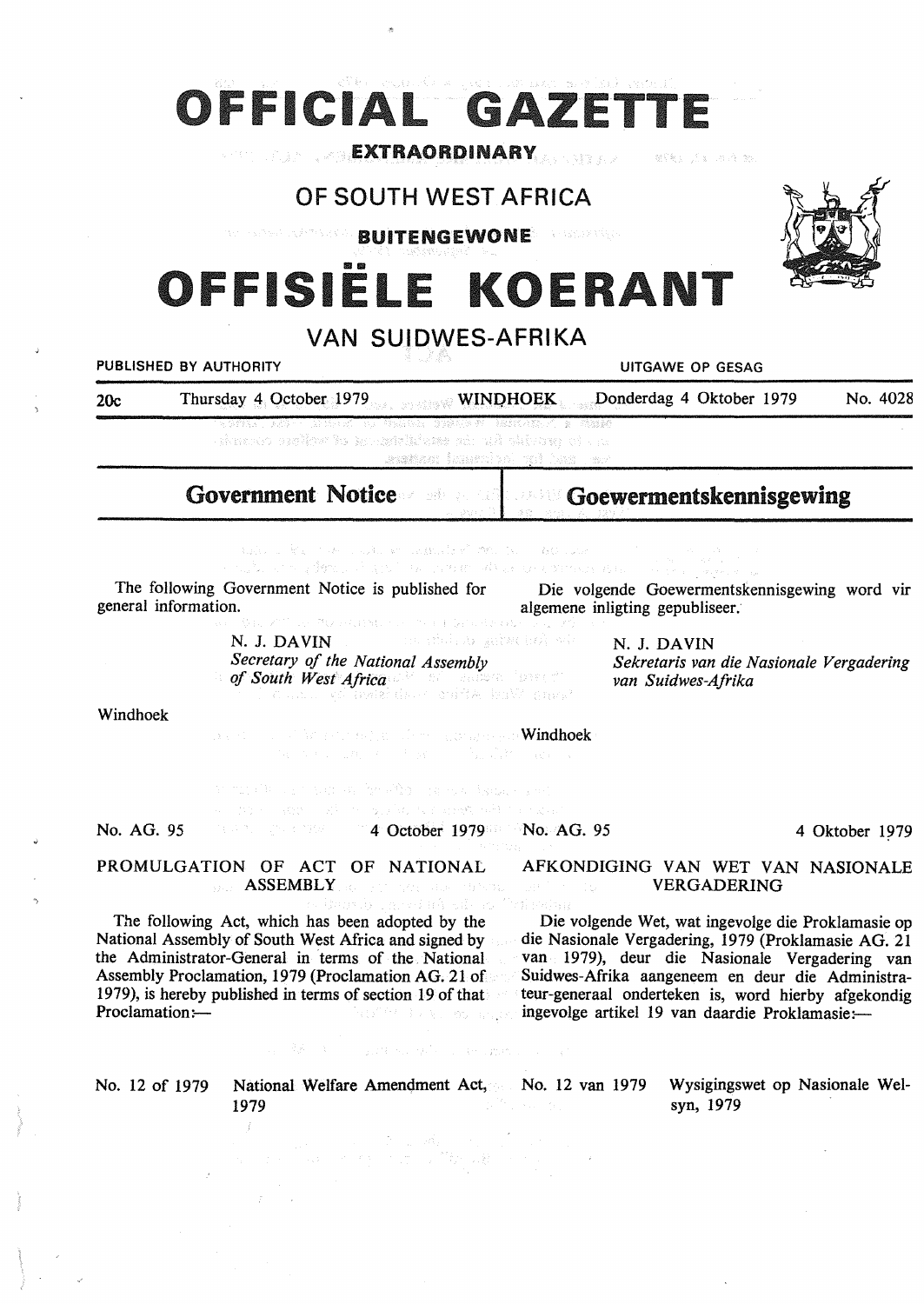$\frac{1}{\sqrt{3}}$ 

 $\frac{1}{\sqrt{2}}$ 

 $\mathfrak{g}$ 

 $\epsilon$ 

| sa Ma                                                                                     | 不定 网络阿尔巴纳斯蒂克 化气管 医磷酸钠<br>[11] 2010년 - 122, 2011년 - 122, 2011년 - 122, 2011년 - 122, 2011년 - 122, 2011년 - 122, 2011년 - 122, 201                                                                                                                                                                                                                                                                                                                                                                                                                                                                                                                                                                                                                                                                                                                                                                           |
|-------------------------------------------------------------------------------------------|--------------------------------------------------------------------------------------------------------------------------------------------------------------------------------------------------------------------------------------------------------------------------------------------------------------------------------------------------------------------------------------------------------------------------------------------------------------------------------------------------------------------------------------------------------------------------------------------------------------------------------------------------------------------------------------------------------------------------------------------------------------------------------------------------------------------------------------------------------------------------------------------------------|
| Act No. 12, 1979                                                                          | NATIONAL WELFARE AMENDMENT ACT, 1979                                                                                                                                                                                                                                                                                                                                                                                                                                                                                                                                                                                                                                                                                                                                                                                                                                                                   |
|                                                                                           | 그는 사람들은 늦은 새로 들어갔다. 이 그만                                                                                                                                                                                                                                                                                                                                                                                                                                                                                                                                                                                                                                                                                                                                                                                                                                                                               |
|                                                                                           | (Afrikaans text signed by the Administrator-General on<br>24 September 1979)                                                                                                                                                                                                                                                                                                                                                                                                                                                                                                                                                                                                                                                                                                                                                                                                                           |
|                                                                                           |                                                                                                                                                                                                                                                                                                                                                                                                                                                                                                                                                                                                                                                                                                                                                                                                                                                                                                        |
| 그리고 적대가 가서 아니라 보일이 좋다.                                                                    | めげ ないとうしょう アール・スト                                                                                                                                                                                                                                                                                                                                                                                                                                                                                                                                                                                                                                                                                                                                                                                                                                                                                      |
|                                                                                           | To amend the National Welfare Act, 1965, so as to esta-<br>blish a National Welfare Board of South West Africa;<br>and to provide for the establishment of welfare commit-<br>tees, and for incidental matters.                                                                                                                                                                                                                                                                                                                                                                                                                                                                                                                                                                                                                                                                                        |
|                                                                                           | <b>Solutional Assembly of South 1988 South BE IT ENACTED by the National Assembly of South.</b><br>West Africa, as follows:-<br>ים.<br>בין המוקד היא היה היה היה היה היה המוקד מישומי היא המוקד היה היה המוקדמים מוקדמים ממוקד המוקדמים מוקדמים ומוקד                                                                                                                                                                                                                                                                                                                                                                                                                                                                                                                                                                                                                                                  |
| Amendment of section 1 of<br>Act 79 of 1965, as amen-<br>ded by section 1 of Act 13       | 1. Section 1 of the National Welfare Act, 1965 (herein-<br>after referred to as the principal Act), is hereby amended —                                                                                                                                                                                                                                                                                                                                                                                                                                                                                                                                                                                                                                                                                                                                                                                |
| of $1971$ , $\frac{1}{2}$ , $\frac{1}{2}$ , $\frac{1}{2}$ , $\frac{1}{2}$ , $\frac{1}{2}$ | do agles and a construction of the second of the second construction of the second of<br>na di que a milità, la cara i<br>(a) by the substitution for the definition of "board" of<br>the following definition:<br>주름을 가지마 그는 그리                                                                                                                                                                                                                                                                                                                                                                                                                                                                                                                                                                                                                                                                       |
| company of the company of order that the magni<br>ALLEN CONTROL IN                        | "board' means the National Welfare Board of<br>South West Africa established by section 2;";                                                                                                                                                                                                                                                                                                                                                                                                                                                                                                                                                                                                                                                                                                                                                                                                           |
|                                                                                           | И.<br>(b) by the substitution for the definition of "chief social<br>welfare officer" of the following definition:                                                                                                                                                                                                                                                                                                                                                                                                                                                                                                                                                                                                                                                                                                                                                                                     |
| ※10 足も (admy) ⇒ → (admy)                                                                  | "chief social welfare officer' means the officer in<br>charge of the regional office of the Department of<br>Social Welfare and Pensions in the territory, or any<br>$\sim 10^{-10}$ m $^{-1}$<br>person acting in his stead;";                                                                                                                                                                                                                                                                                                                                                                                                                                                                                                                                                                                                                                                                        |
|                                                                                           | 3. はんじょう ストル (する) こくれのみ せいにょう さん箱 メデオアーンバー (不利 10) アップ<br><b>Example 2018 1999 (c)</b> by the substitution for the definition of "local<br>authority" of the following definition:                                                                                                                                                                                                                                                                                                                                                                                                                                                                                                                                                                                                                                                                                                                     |
|                                                                                           | goranska (1900–19 <sup>9</sup> ) sel vregir in 1962 i 1960 ur sriv 1990 i 1990 gorber jezik sem 22. Striča (1990–1992) or<br>and the size of further the protocol in the "Mocal authority" means any council of a munici- considered by<br>the substanting of the six of the state of pality or a village management board, or the Perists dentity of a<br>-anguage of the constant membership and manifold <b>Urban</b> Development Board established by section 2000 all glow as<br>polarbische annie, in der alle probabilität och the Peri-Urban Development Board Ordinance, an end de like<br><b>For the Case of Line and Community Commune 19 of 1970);";</b><br>in the communication of the state of the state of the state of the state of the state of the state of the state of the state of the state of the state of the state of the state of the state of the state of the state of the |
|                                                                                           | (d) by the deletion of the definition of "Minister";                                                                                                                                                                                                                                                                                                                                                                                                                                                                                                                                                                                                                                                                                                                                                                                                                                                   |
| Alek Shanker's an Armanger, Mark Park<br>10 화장 및 Park                                     | (e) by the deletion of the definition of "regional wel- and the contract of the definition of "regional wel-<br>fare board";<br>장난 1                                                                                                                                                                                                                                                                                                                                                                                                                                                                                                                                                                                                                                                                                                                                                                   |
|                                                                                           | (f) by the insertion in the definition of "registrar" after<br>the word "Board" of the words "of South West<br>Africa";                                                                                                                                                                                                                                                                                                                                                                                                                                                                                                                                                                                                                                                                                                                                                                                |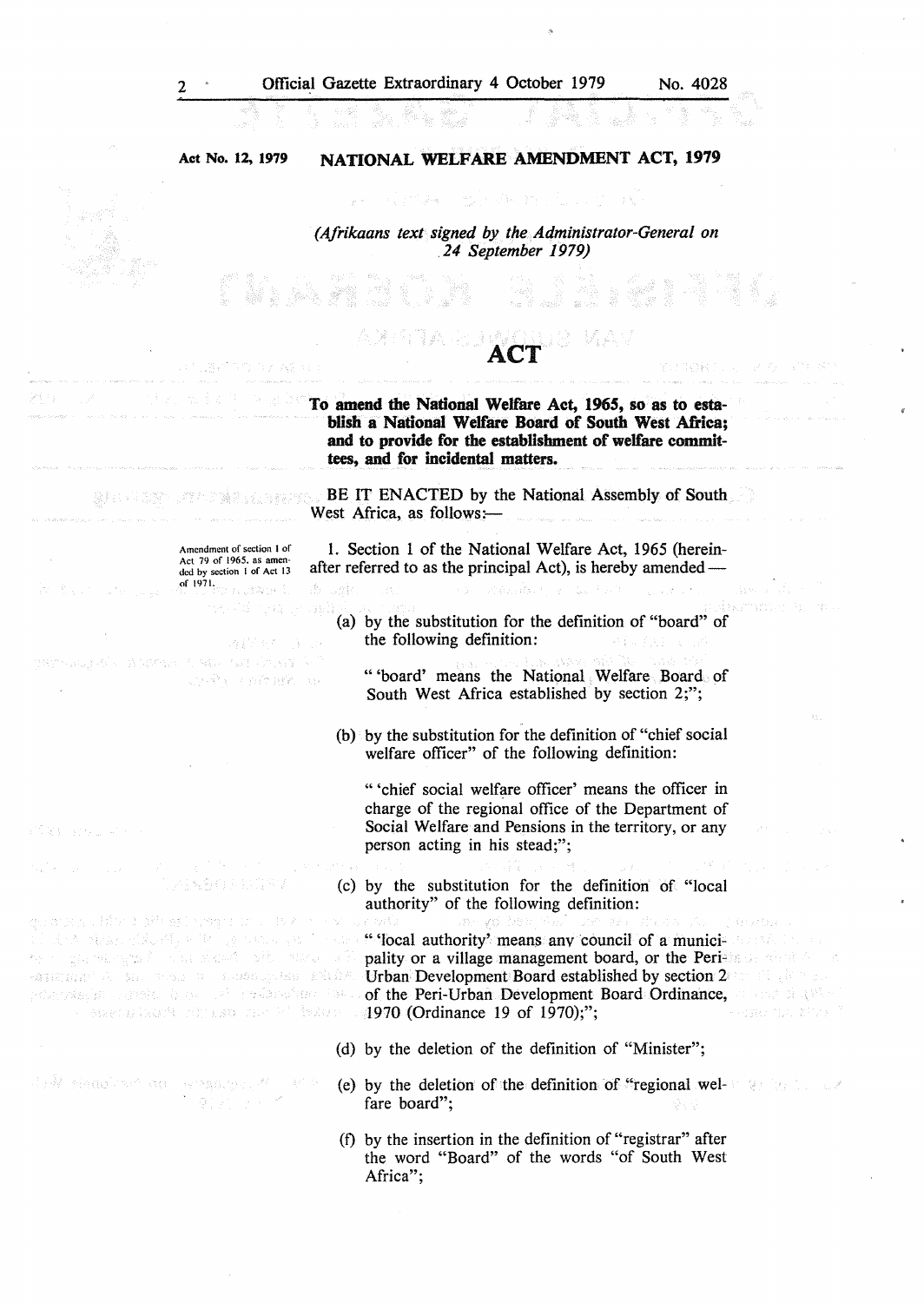# 1990年10月19日, 1990年1月

*(Afrikaanse teks deur die Administrateur-generaal onderteken op 24 September 1979)* 

on makaign with the collection of the aarad urphy books, and abound also in Particularly o Xi de nuvi ečdicus

小木品来得好

The WA Listen or Service

## WET

Tot **wysiging van die Nasionale Welsynswet, 1965, ten einde 'n Nasionale Welsynsraad van Suidwes-Afrika** in te **stel; en om voorsienfng te maak vir die instelling van welsynskomitees, en vir bykomstige aangeleenthede.** 

DAAR WORD BEPAAL deur die Nasionale Vergadering van Suidwes-Afrika, soos volg:

1. Artikel 1 van die Nasionale Welsynswet, 1965  $(hieronder die Hoofwet genoem)$ , word hierby gewysig —

Wysiging van artikel I van Wet 79 van 1965, soos gewysig deur artikel I van Wet 13 van 1971.

- (a) deur die omskrywing van "hoofvolkswelsynbeampte" deur die volgende omskrywing te vervang:
	- " 'hoofvolkswelsynbeampte' die beampte wat aan die hoof staan van die streekkantoor van die Departement van Volkswelsyn en Pensioene in die gebied of iemand wat namens horn optree;";
- (b) deur die omskrywing van "Minister" te skrap;
- (c) deur die omskrywing van "plaaslike bestuur" deur die volgende omskrywing te vervang:

" 'plaaslike bestuur' 'n raad van 'n munisipaliteit of 'n dorpsbestuur of die Raad vir Buitestedelike Ontwikkeling, ingestel by artikel 2 van die Ordonnansie op die Raad vir Buitestedelike Ontwikkeling, 1970 (Ordonnansie 19 van 1970);";

. (d) deur die omskrywing van "raad" deur die volgende omskrywing te vervang:

" 'raad' die Nasionale Welsynsraad van Suidwes-Afrika by artikel 2 ingestel;";

- (e) deur in die omskrywing van "registrateur" na die woord "Welsynsraad" die woorde "van Suidwes-Afrika" in te voeg;
- (f) deur die omskrywing van "streekwelsynsraad" te skrap;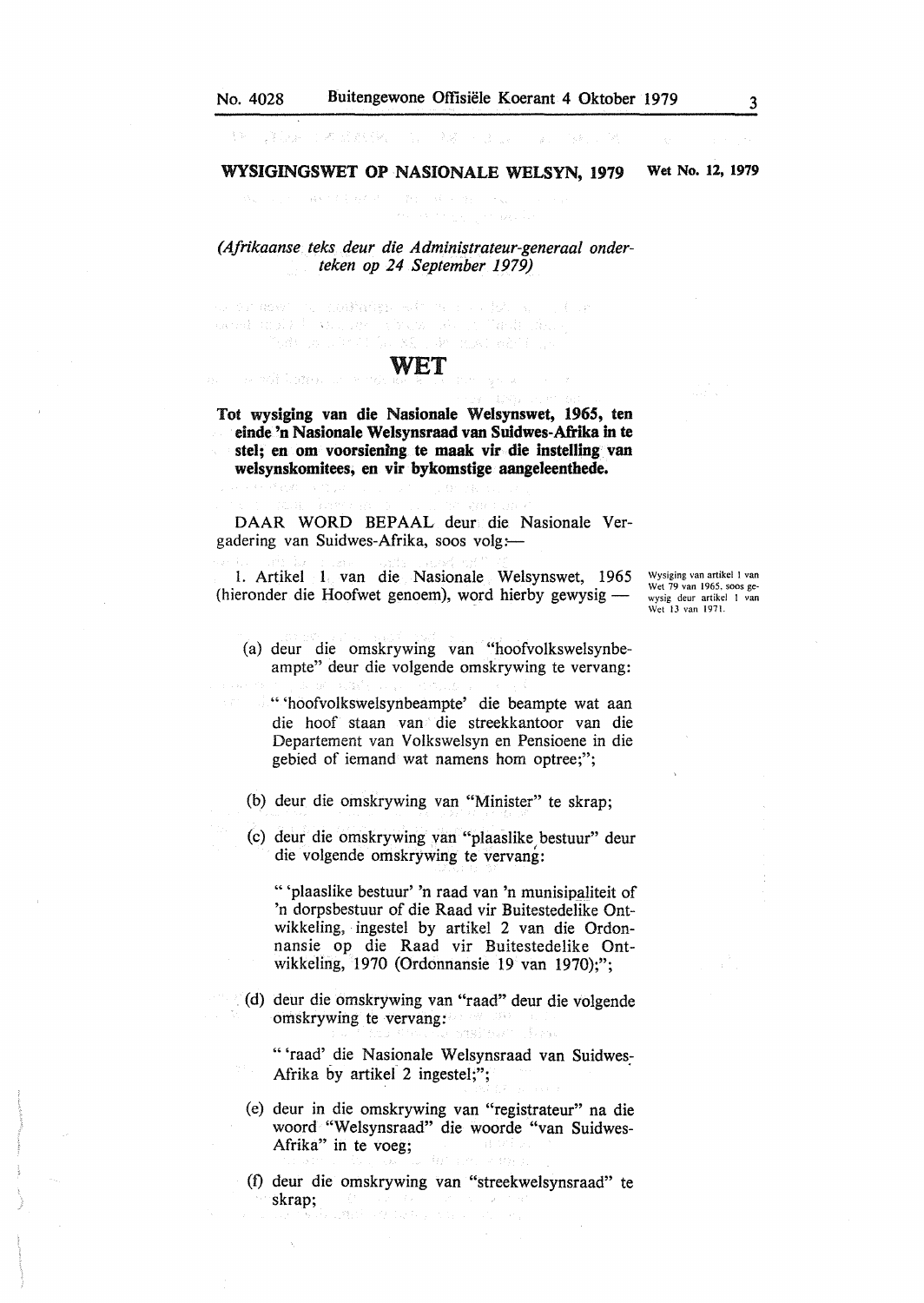- 
- (g) by the insertion after the definition of "war fund" of the following definition:
	- "'welfare committee' means any welfare committee established under section 10;"; and
- (h) by the deletion in the definition of "welfare organization" of the words "Industrial Conciliation Act, 1956 (Act No. 28 of 1956), or the".

2. The following section is hereby substituted for section 2 of the principal Act:

West Africa. 2.  $(1)$  There is hereby established a board to be known as the National Welfare Board of South West Africa, which shall exercise such powers as may be conferred, and perform such functions as may be imposed, upon it by or under this Act.

> (2) The board shall consist of the following members to be appointed by the Administrator-General, namely -

> (a) one member from every welfare committee;

> (b) one member who shall be a professional officer of the Department of Social Welfare and Pensions; and

(c) five other members.

(3) One of the members of the board shall be designated by the Administrator-General as the chairman of the board and one of such members shall be elected as deputy chairman by the board.".

Amendment of section 4 of Act 79 of I 965.

3. Section 4 of the principal Act is hereby amended  $-$ 

- (a) by the substitution in paragraph (c) of subsection (1) for the words "regional welfare boards" of the words "welfare committees"; and
- (b) by the substitution for subsection (3) of the following subsection:

" (3) The board may in its discretion, and shall if the Administrator-General so directs, and on such conditions and subject to such limitations as it may deem fit, or as may, in the case of a delegation in pursuance of a direction by the Administrator-General, be determined by him, delegate any of its functions -

Act 79 of 1965.

# Substitution of section 2 of ..Establishment of National Welfare<br>Board of South

 $\mathcal{L}(\mathcal{C}_\mathcal{A})$ 12,57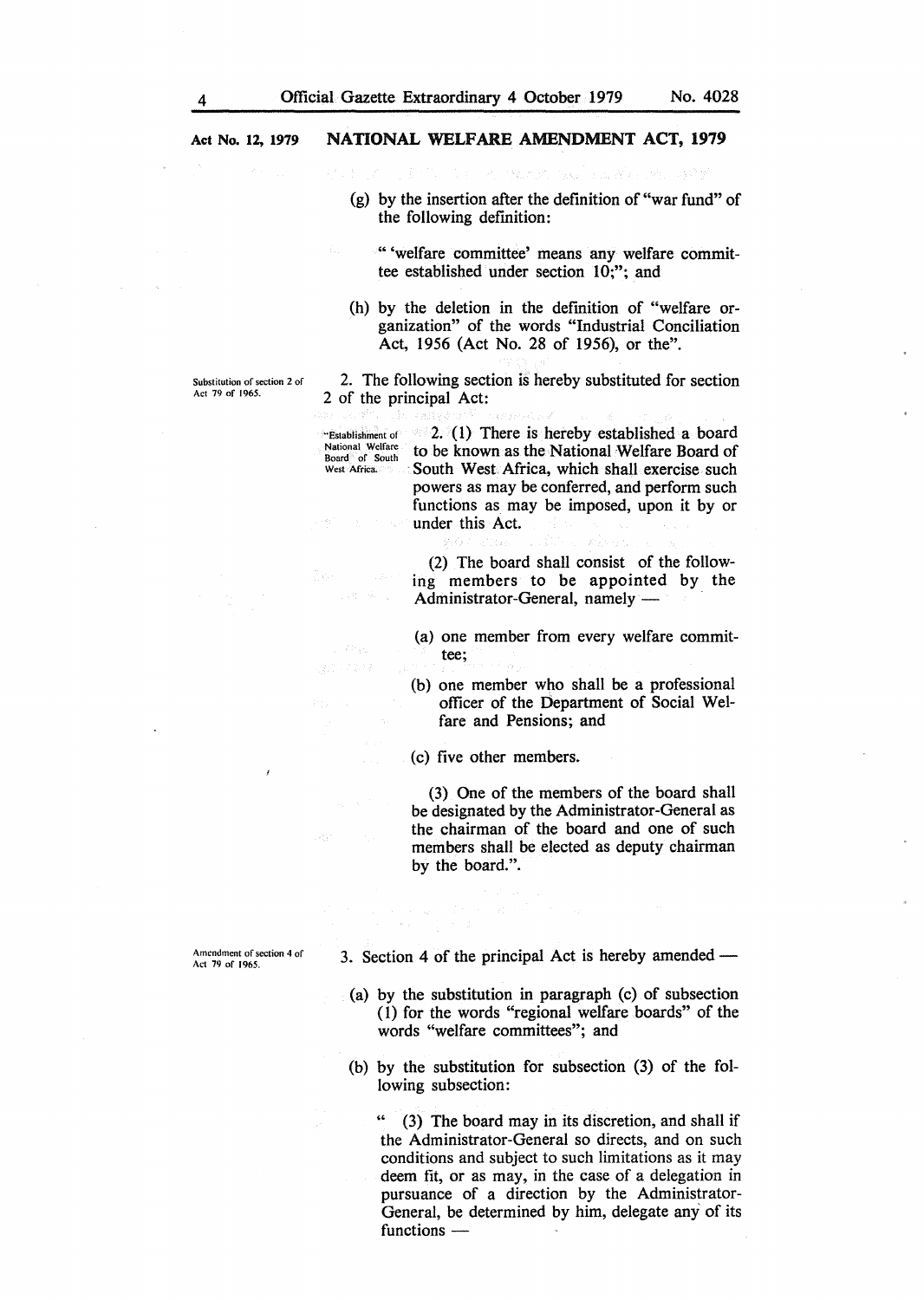•

#### **WYSIGINGSWET OP NASIONALE WELSYN, 1979 Wet No. 12, 1979**

(g) deur na die ornskrywing van "voorgeskryf' die volgende omskrywing in te voeg:

" 'welsynskomitee' 'n welsynskomitee kragtens artikel 10 ingestel;"; en

(h) deur in die omskrywing van "welsynsorganisasie" die woorde "Wet op Nywerheidsversoening, 1956 (Wet No. 28 van 1956), of die" te skrap.

2. Artikel 2 van die Hoofwet ·word hierby deur die volgende artikel vervang: washdrive od thank income

Lansk-svensiniste od holevonna or

··1nstelling van Nasionale Welsynsraad van wat die Nasionale Welsynsraad van Suidwes-Suidwes-Afrika. 2. (1) Daar word hierby 'n raad ingestel Afrika heet en wat die bevoegdhede uitoefen aan hom verleen, en die werksaamhede verrig aan hom opgedra, by of ingevolge hierdie Wet.

**and state (2) Die raad bestaan uit die volgende lede,** wat deur die Administrateur-generaal aangestel word, te wete het waarmaak laar aast.<br>Aangestel word, te wete het aan als a

#### (a) een lid uit elke welsynskomitee;

se beherde sette moondb) een lid wat 'n vakkundige beampte van die Departement van Volkswelsyn en Pensioene moet wees; en

a course a van lanisante ark ko <sup>ya</sup> nokrasio le.<br>(c) vyf ander lede.  $\sim 10\%$  , can be

Jos adt Polis (3) Een van die 1ede word deur die Administrateur-generaal as voorsitter van die raad aangewys en een van daardie lede word  $\mathcal{L}^1_{\mathcal{M}}(\mathcal{M}^{\mathcal{M}}_{\mathcal{M}})$ deur die raad as adjunk-voorsitter gekies.".

#### ant leazenemen molesinger willow a tr

### gebelune og hålt vill posta i s

3. Artikel 4 van die Hoofwet word hierby gewysig - Wysiging van artikel 4 van

deur al deur on an deur van de volke deur bevolkende voord<br>aal (a) adeur in paragraaf (c) van subartikel (1) die woord

- "streekwelsynsrade" deur die woord "welsynskomitees" te vervang; en
- (b) deur subartikel (3) deur die volgende subartikel te vervang:

(3) Die raad kan na goeddunke, en moet, indien die Administrateur-generaaJ dit gelas, en op die voorwaardes en onderworpe aan die beperkings wat die raad goedvind, of wat in die geval van 'n delegering ingevolge die Administrateur-generaal se lasgewing, deur die Administrateur-generaal bepaal word, van sy werksaamhede delegeer -

Wet 79 van 1965.

Vervanging van artikel 2 van Wet 79 van 1965.

 $\begin{split} \mathcal{O}(\mathbf{x}_0) = \mathcal{O}(\mathbf{x}_0^{\mathbf{1}}) = \mathcal{O}(\mathbf{x}_0^{\mathbf{1}}) = \mathcal{O}(\mathbf{x}_0^{\mathbf{1}}) \mathcal{O}(\mathbf{x}_0^{\mathbf{1}}) \mathcal{O}(\mathbf{x}_0^{\mathbf{1}}) \mathcal{O}(\mathbf{x}_0^{\mathbf{1}}) \mathcal{O}(\mathbf{x}_0^{\mathbf{1}}) \mathcal{O}(\mathbf{x}_0^{\mathbf{1}}) \mathcal{O}(\mathbf{x}_0^{\mathbf{1}}) \mathcal{O}(\mathbf{x}_0^{\mathbf{1}}$ 

rin Luci, Atana, y<br>Lin Life k

 $\label{eq:1} \begin{split} \mathbb{E}[x_{1},x_{2}]=\frac{3}{2} \tilde{\mathbf{g}}_{1}^{2}x_{1}^{2} - y_{1}^{2}y_{2}^{2} - \tilde{\mathbf{g}}_{1}^{2}x_{2}^{2} + 2 \tilde{\mathbf{g}}_{1}^{2} \tilde{\mathbf{g}}_{2}^{2}x_{2}^{2} + 3 \tilde{\mathbf{g}}_{2}^{2} \\ &\leq x_{1}^{2} (x_{1}^{2} - x_{1}^{2} - y_{2}^{2} x_{2}^{2} + y_{2}^{2} x_{2}^{2} + y_{2}^{2} x_{$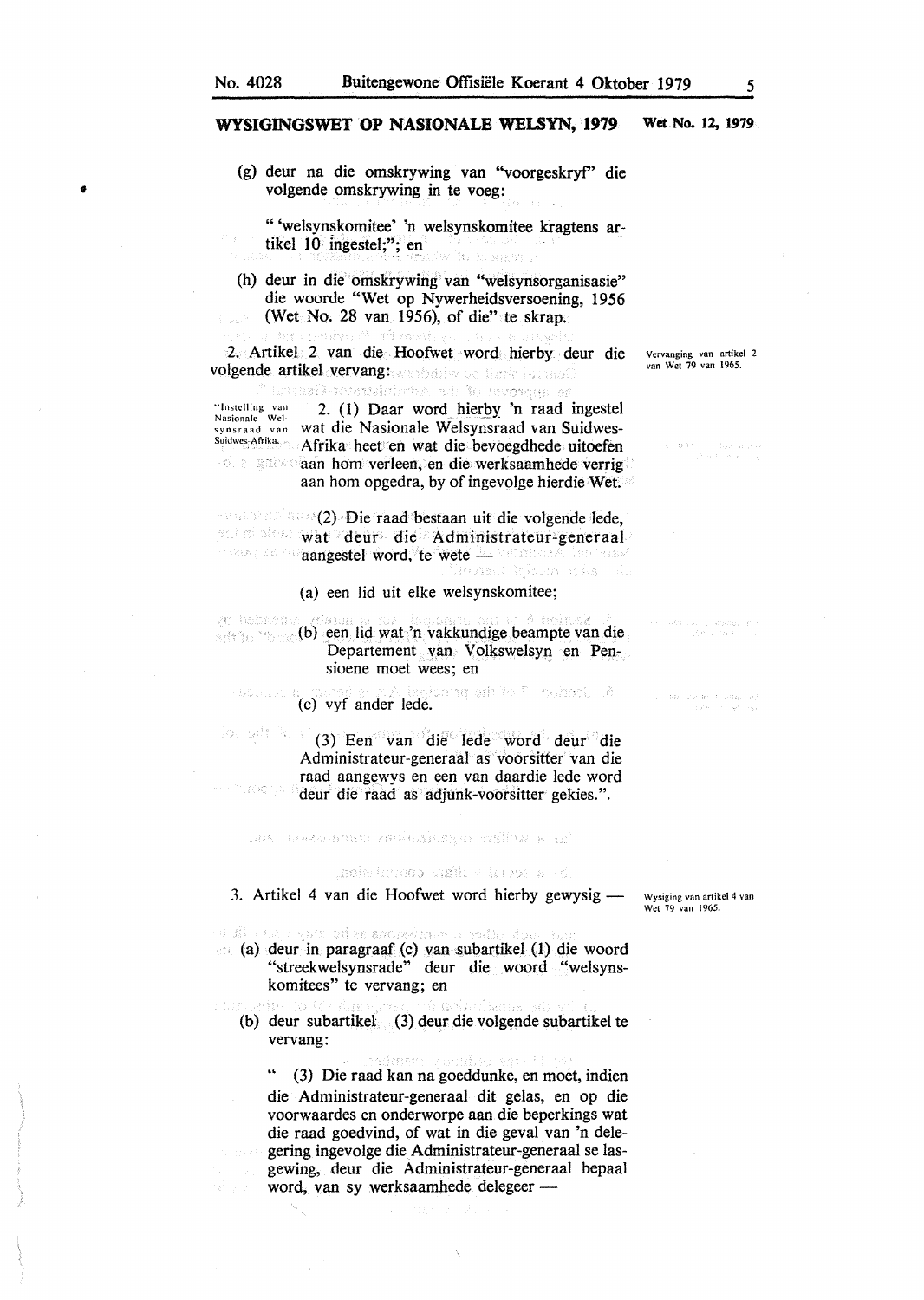**Act No. 12, 1979** 

#### **NATIONAL WELFARE AMENDMENT ACT, 1979**

(a) to any welfare committee; and

(b) in the case of functions relating to any matter in respect of which a commission has been established, to that commission,

and may at any time withdraw or amend any such delegation as it may deem fit: Provided that no delegation made on the direction of the Administrator-General shall be withdrawn or amended except with the approval of the Administrator-General.".

Amendment of section *5* of Act 79 of 1965.

4. Section *5* of the principal Act is hereby amended by the substitution for subsection (2) of the following subsection:

•• (2) Every report furnished to the Administrator-General under this section shall be laid upon the table in the National Assembly of South West Africa as soon as possible after receipt thereof.".

Amendment of section 6 of Act 79 of 1965.

*5.* Section 6 of the principal Act is hereby amended by the insertion in subsection (I) after the word "Board" of the words "of South West Africa".

Amendment of section 7 of Act 79 of 1965.

6. Section 7 of the principal Act is hereby amended —

(a) by the substitution for subsection (I) of the following subsection:

 $(1)$  The Administrator-General shall appoint -

(a) a welfare organizations commission; and

(b) a social welfare commission,

and such. other commissions as he may deem fit to perform the functions assigned to a commission under this Act.";

(b) by the substitution for paragraph (b) of subsection (2) of the following paragraph:

" (b) Of the ordinary members -

(i) at least one shall be a member of the board;

(ii) at least three shall be persons registered under section 33 of whom at least two shall be persons engaged in social work."; and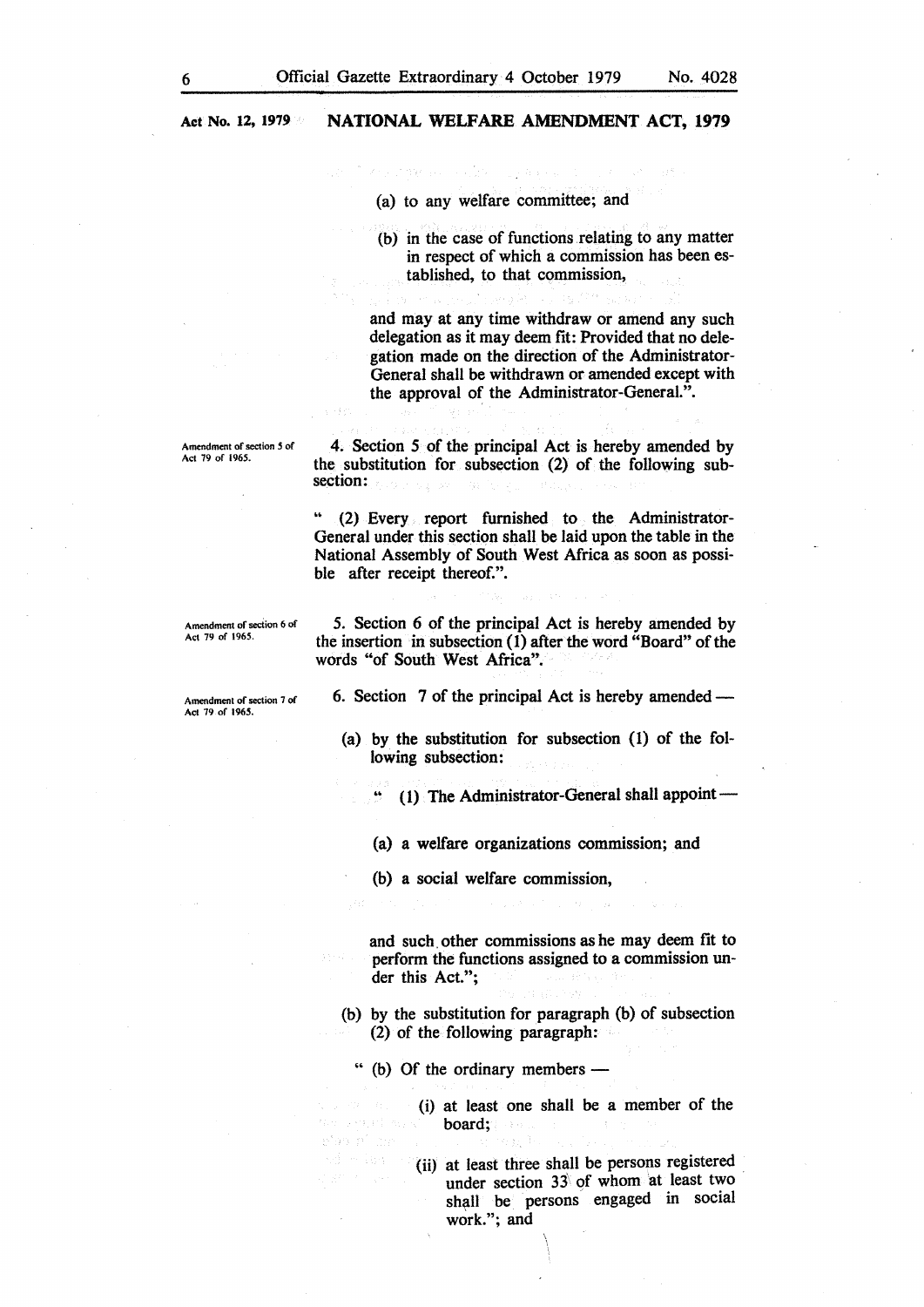$\mathbb{F}_q \times \mathbb{F}_q$ 

#### **WYSIGINGSWET OP NASIONALE WELSYN, 1979 Wet No. 12, 1979**

(a) aan 'n welsynskomitee; en

(b) in die geval van werksaamhede met betrekking tot 'n aangeleentheid ten opsigte waarvan 'n kommissie ingestel is, aan bedoelde kommissie, is bo

en kan so 'n delegering te eniger tyd intrek of wysig soos hy goedvind: Met dien verstande dat geen delegering wat op lasgewing van die Administrateurgeneraal gemaak is, sonder die toestemming van die Administrateur-generaal ingetrek of gewysig mag word nie.".

4. Artikel *5* van die Hoofwet word hierby gewysig deur subartikel (2) deur die volgende subartikel te vervang:

(2) Elke verslag ingevolge hierdie artikel aan die Administrateur-generaal verstrek, moet in die Nasionale Vergadering van Suidwes-Afrika so gou doenlik na ontvangs daarvan ter tafel gelê word.".

5. Artikel 6 van die Hoofwet word hierby gewysig deur Wysiging van artikel 6 van in subartikel (1) na die woord "Welsynsraad" die woorde "van Suidwes-Afrika" in te voeg.

6. Artikel 7 van die Hoofwet word hierby gewysig -

(a) deur subartikel (1) deur die volgende subartikel te vervang:

 $(1)$  Die Administrateur-generaal stel -Talent College Development Render

(a) 'n kommissie vir welsynsorganisasies; en

(b) 'n kommissie vir maatskaplike werk, A stra ingebol.

en die ander kommissies in wat hy goedvind om die werksaamhede te verrig wat ingevolge hierdie Wet aan 'n kommissie opgedra word.";

(b) deur paragraaf (b) van subartikel (2) deur die volgende paragraaf te vervang:

AREANINGDR ()

"(b) Van die gewone lede moet -그 사람 학교 일이

rizilda.

ta Bair

(i) minstens een 'n lid van die raad wees;

(ii) minstens drie persone wees wat ingevolge artikel 33 geregistreer is van wie minstens twee persone moet wees wat maatskaplike werk doen."; en

Wysiging van artikel 7 van Wet 79 van 1965.

Wysiging van artikel *5* van Wet 79 van 1965.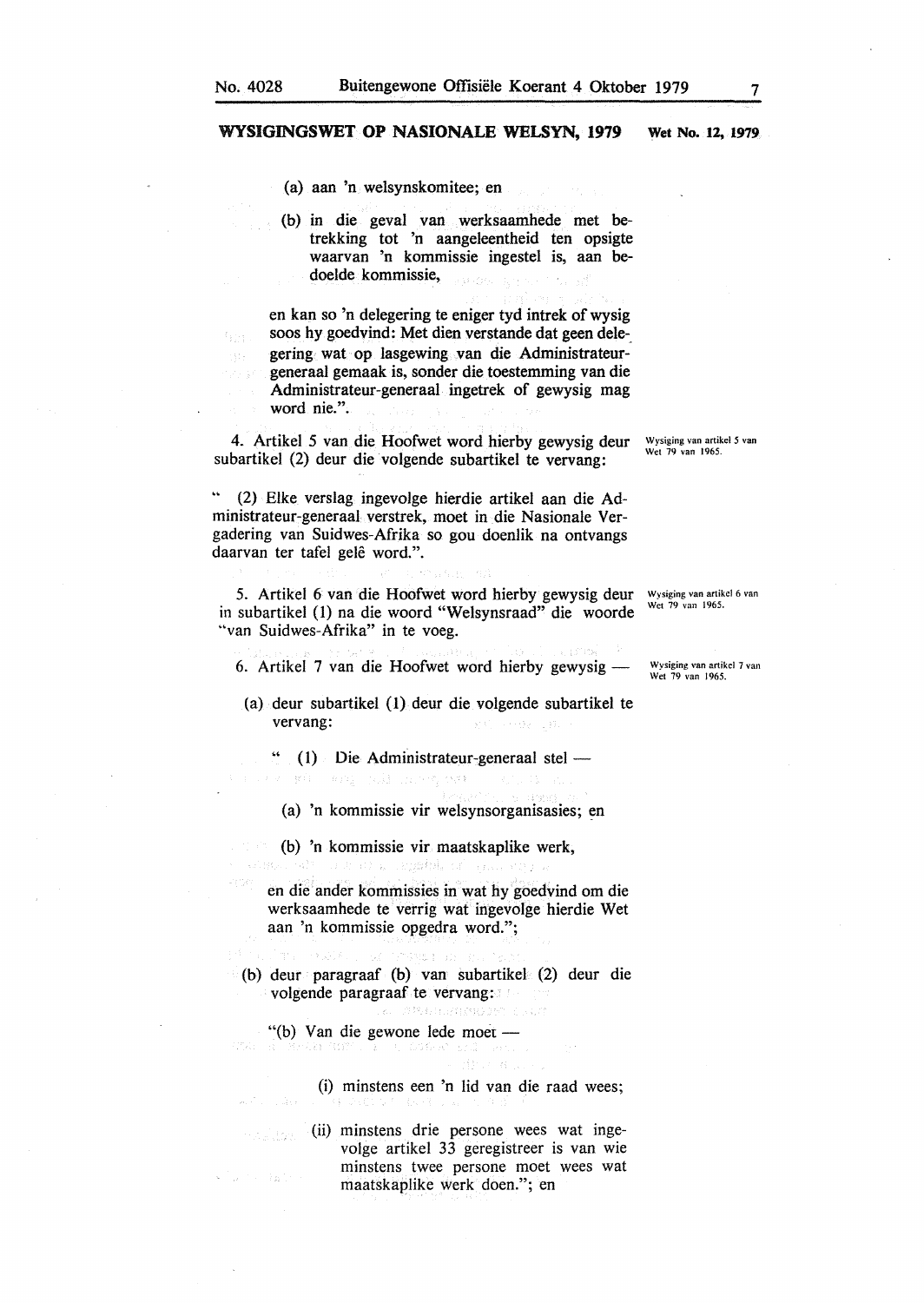**Act No. 12, 1979** 

#### **NATIONAL WELFARE AMENDMENT ACT, 1979**

(c) by the deletion in the proviso to subsection (5) of the words "or, in the case of the first such commission, is in the opinion of the Minister capable of being so registered". o Afrik compas

Substitution of section 10 of Act 79 of I 965.

-33

7. The following section is hereby substituted for section IO of the principal Act:

"Establishment of IO. (1) The Administrator-General shall welfare commit establish a welfare committee for every pop- $\mathbb{R}$  and  $\mathbb{R}$  ulation group in the territory which in relation to welfare matters in his opinion is to be represented by any such committee to perform in relation to members of any such population group the functions assigned to a welfare committee in terms of this Act.

 $(2)$  A welfare committee shall consist of Anglo-Cinger not more than seven members appointed by the Administrator-General.

> (3) The chairman of a welfare committee shall be elected by that committee from among its members.".

Amendment of section 12 of Act 79 of 1965.

# 8. Section 12 of the principal Act is hereby amended —

(a) by the substitution for subsection (1) of the following subsection:

" (1) The functions of a welfare committee shall be, in relation to the population group for which it has been established -

- (a) to exercise the powers and perform the duties which may be delegated to it by the board or which are required to be exercised or performed under this Act; av.<br>Stor
- (b) to make recommendations to the board or a commission in regard to matters which the board or such commission may refer to it or in regard to which it may consider it necessary to make recommendations;
- ( c) to advise the board or a commission in connection with  $-$ 
	- (i) family life and welfare planning; and
	- (ii) all matters relating to social welfare;
- (d) to promote the planning and co-operation of social welfare services; and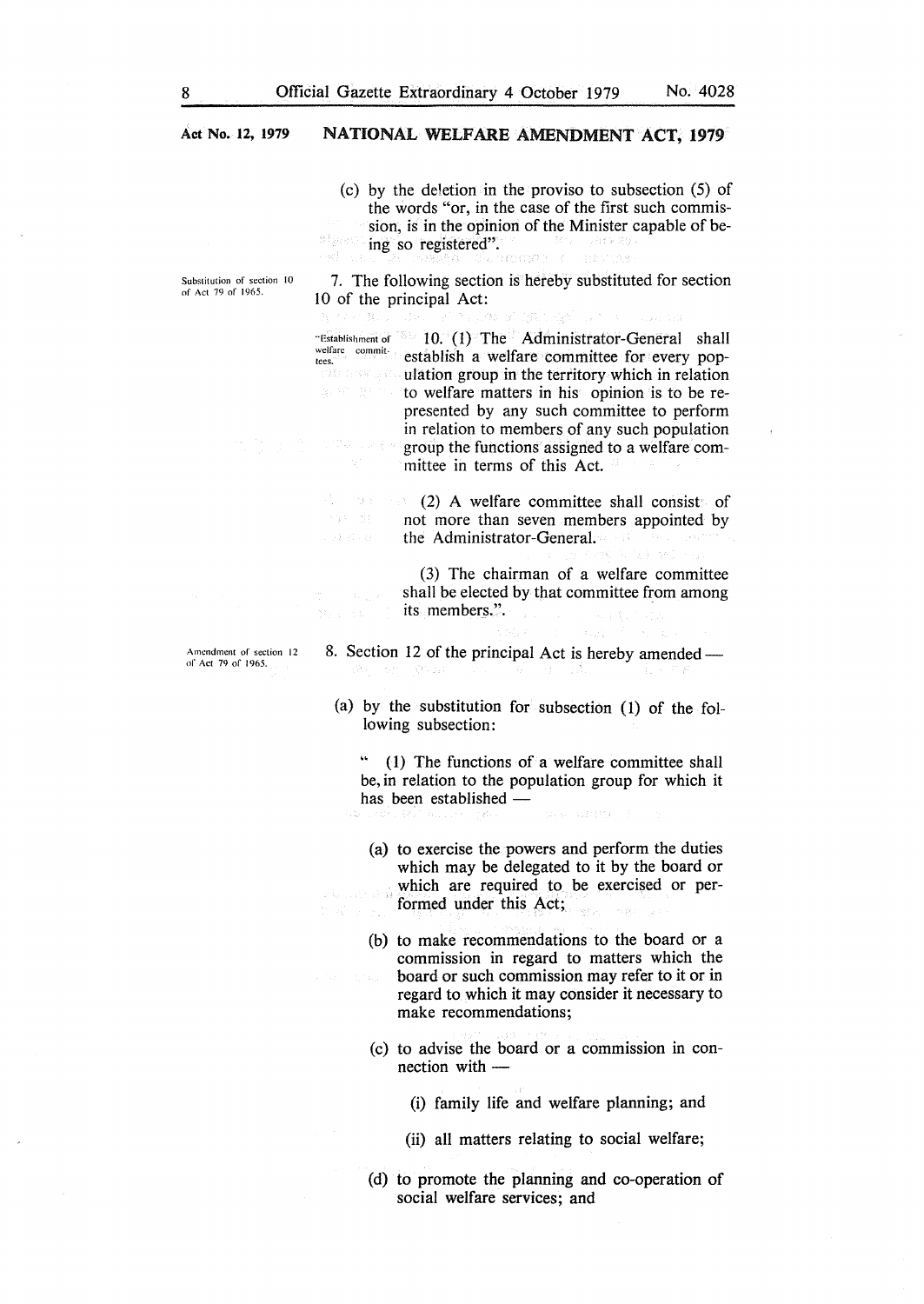"Instclling van welsynskomitees.

ef Lanche

 $\tilde{c}(\eta,\zeta)$ 

n.<br>Historia

#### WYSIGINGSWET OP NASIONALE WELSYN, 1979 Wet No. 12, 1979

(c) deur in die voorbehoudsbepaling by subartikel (5) die woorde "of, in die geval van die eerste sodanige kommissie, volgens die Minister se oordeel aldus geregistreer sou kon word" te skrap.

7. Artikel 10 van die Hoofwet word hierby deur die volgende artikel vervang:

> 10. (1) Die Administrateur-generaal stel 'n welsynskomitee in vir elke bevolkingsgroep in die gebied wat na sy mening met betrekking tot welsynsaangeleenthede deur so 'n komitee verteenwoordig moet word, om met betrekking tot lede van so 'n bevolkingsgroep die werksaamhede te verrig wat ingevolge hierdie Wet aan 'n welsynskomitee opgedra word.

(2) 'n Welsynskomitee bestaan uit hoogstens sewe lede wat deur die Administrateurgeneraal aangestel word.

(3) Die voorsitter van 'n welsynskomitee word deur die komitee uit sy lede gekies.

8. Artikel 12 van die Hoofwet word hierby gewysig -

- (a) deur subartikel (I) deur die volgende subartikel te vervang:
	- " (1) Die werksaamhede van 'n welsynskomitee is om, met betrekking tot die bevolkingsgroep waarvoor hy ingestel is  $-$
	- (a) die bevoegdhede uit te oefen en die pligte te verrig wat deur die raad aan horn gedelegeer word of wat ingevolge hierdie Wet deur horn uitgeoefen of verrig moet word;
	- (b) aan die raad of 'n kommissie aanbevelings te doen oor aangeleenthede wat die raad of so 'n kommissie na horn verwys of waaromtrent hy dit nodig ag om aanbevelings te doen;
	- (c) die raad of 'n kommissie van advies te dien in verband met  $-$ 
		- (i) die gesinslewe en welsynsbeplanning; en
		- (ii) alle aangeleenthede met betrekking tot maatskaplike welsyn;
	- (d) die beplanning en koordinering van maatskaplike welsynsdienste te bevorder; en

Vervanging van artikcl JO van Wei 79 van 1965.

Wysiging van artikcl 12 van Wet 79 van 1965.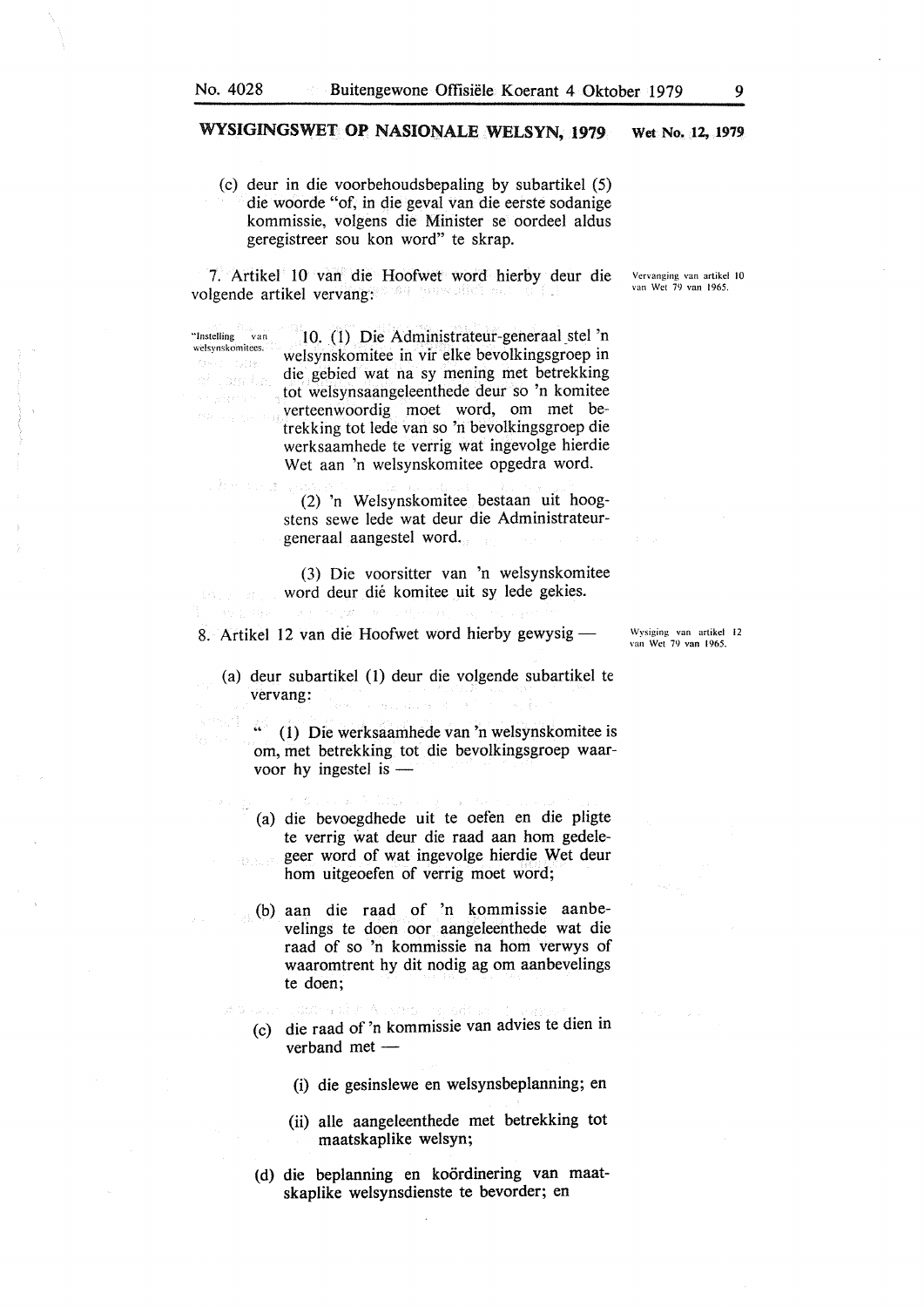- ( e) to provide guidance and information to welfare organizations."; and
- (b) by the substitution for paragraph (a) of subsection (3) of the following paragraph:
	- ''(a) A welfare committee may appoint an executive committee consisting of the chairman of the welfare committee concerned and two other members of such committee, and may in respect of each of such other members designate a member of such committee as an alternate member.".

Amendment of section 13<br>of Act 79 of 1965, as<br>amended by section 1 of Act 44 of 1976.

Amendment of section 14 of Act 79 of 1965.

Repeal of section 15 of Act 79 of I 965. as amended by section 2 of Act 44 of JtJ?fl.

Amendment of section 16 of Act 79 of 1965, as amended by section 2 of Act 13 nf 1971.

Amendment of section 18 nf Act 79 of 1965.

9. Section 13 of the principal Act is hereby amended by the deletion of subsection (IA).

10. Section 14 of the principal Act is hereby amended —

- (a) by the substitution in subsection (1) for the words "Minister in consultation with the Minister of Finance" of the word "Administrator-General"; and
- (b) by the substitution in subsection (2) for the words "Minister in consultation with the Minister of Finance out of moneys appropriated by Parliament" of the words "Administrator-General out of moneys appropriated by law".

I I. Section 15 of the principal Act is hereby repealed.

12. Section 16 of the principal Act is hereby amended —

(a) by the deletion in subsection (1) of the words "in the case of the territory"; and

(b) by the deletion of subsection (2).

19323

13. Section 18 of the principal Act is hereby amended—

- (a) by the substitution in subsection (l) for the words **"regional welfare board concerned"** of the word "board";
- Ol emaler ทำกลับ คนไม่เกาะ
	- (b) by the deletion in the said subsection (1) of the words "within the area for which such officer has been designated or any part thereof";

그림도? Cesticas. TAC CASAT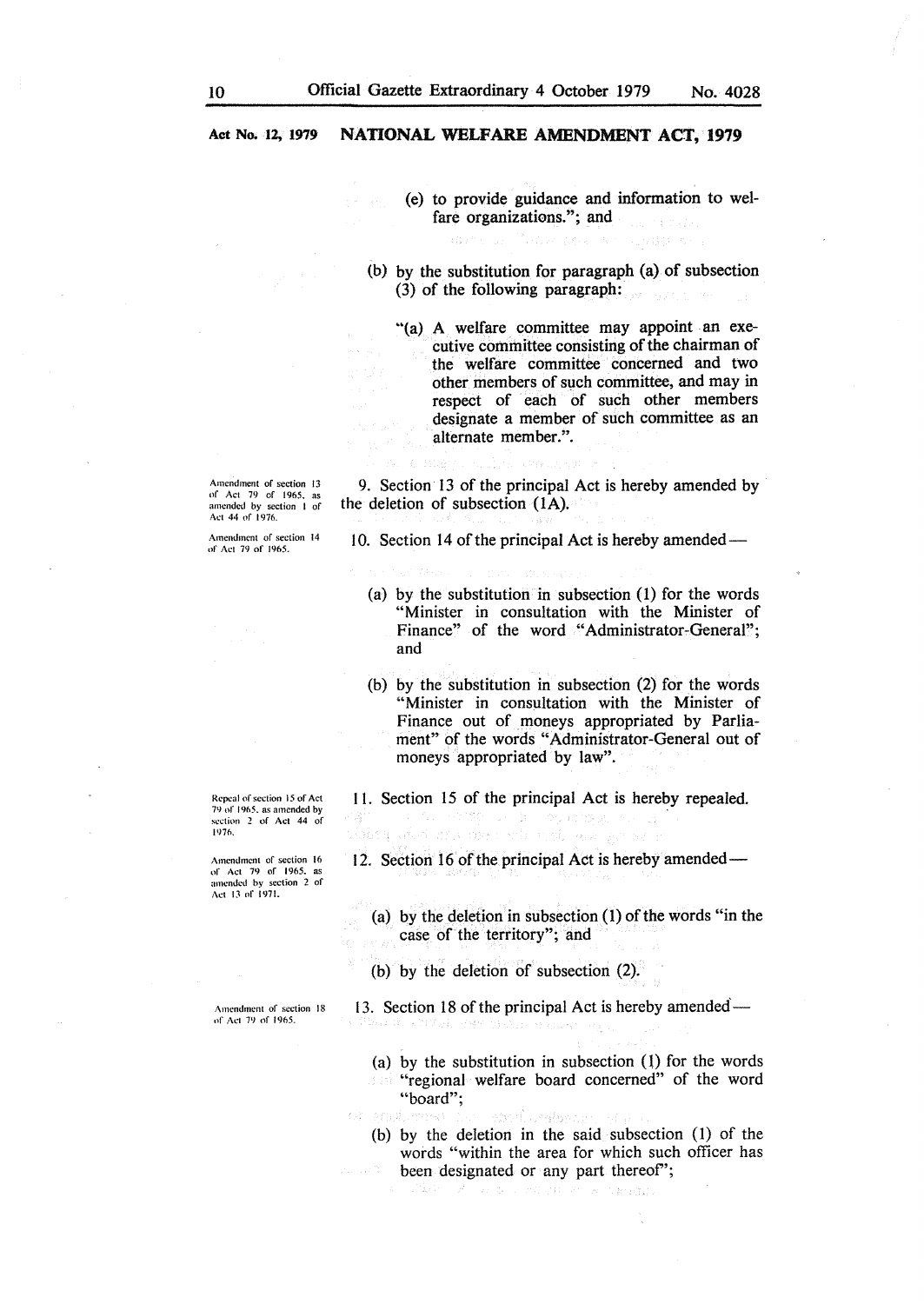(e) aan welsynsorganisasies leiding te gee en inligting te verskaf."; en

(b) deur paragraaf (a) van subartikel (3) deur die volgende paragraaf te vervang:

"(a) 'n Welsynskomitee kan 'n uitvoerende komitee aanstel wat bestaan uit die voorsitter van die betrokke welsynskomitee en twee ander lede daarvan en kan vir elk van die ander lede 'n lid in nga Sababa van bedoelde komitee as plaasvervangende lid aanwys.".

9. Artikel 13 van die Hoofwet word hierby gewysig deur subartikel (IA) te skrap.

main a part of the impure part of the

10. Artikel 14 van die Hoofwet word hierby gewysig-

- (a) deur in subartikel (1) die woorde "Minister in oorleg met die Minister van Finansies" deur die woord "Administrateur-generaal'' te vervang; en
- (b) deur in subartikel (2) die woorde "Minister in oorleg met die Minister van Finansies betaal uit gelde wat die Parlement vir die doel bewillig het" deur die woorde "Administrateur-generaal betaal uit gelde wat by wet vir die doel bewillig is" te vervang.

11. Artikel 15 van die Hoofwet word hierby herroep.

12. Artikel 16 van die Hoofwet word hierby gewysig --

- (a) deur in subartikel (1) dfe woorde "in die geval van die gebied" te skrap; en
- (b) deur subartikel  $(2)$  te skrap.

13. Artikel 18 van die Hoofwet word hierby gewysig —

Wysiging van artikel 18 van Wet 79 van 1965.

- (a} deur in subartikel (1) die woorde "betrokke streekwelsynsraad" deur die woord "raad" te vervang;
- (b) deur in genoemde subartikel (1) die woorde "binne die gebied waarvoor bedoelde beampte aangewys is, of enige gedeelte daarvan," te skrap;

 $\sim 10^{11}$  and  $\sim 10^{11}$  and  $\sim 10^{11}$ 

 $\label{eq:1} \frac{1}{\sqrt{2}}\sum_{i=1}^n\sum_{j=1}^n\left(\frac{1}{\sqrt{2}}\left(\frac{1}{\sqrt{2}}\right)^2\right)^2\left(\frac{1}{\sqrt{2}}\right)^2\left(\frac{1}{\sqrt{2}}\right)^2\left(\frac{1}{\sqrt{2}}\right)^2\left(\frac{1}{\sqrt{2}}\right)^2\left(\frac{1}{\sqrt{2}}\right)^2\left(\frac{1}{\sqrt{2}}\right)^2\left(\frac{1}{\sqrt{2}}\right)^2\left(\frac{1}{\sqrt{2}}\right)^2\left(\frac{1}{\sqrt{2}}\right)^2\left(\frac{1}{\sqrt$ 

Wysiging van artikel 13 van Wet 79 van 1965, soos gewysig deur artikel I van Wet 44 van 1976.

Wysiging van artikel 14 van Wet 79 van 1965.

Hcrroeping van artikel IS van Wet 79 van 1965. SOOS gewysig deur artikel 2 van Wet 44 van 1976.

Wysiging van artikel 16 van Wet 79 van 1965, soos gewysig deur artikel 2 van Wet 13 van 1971.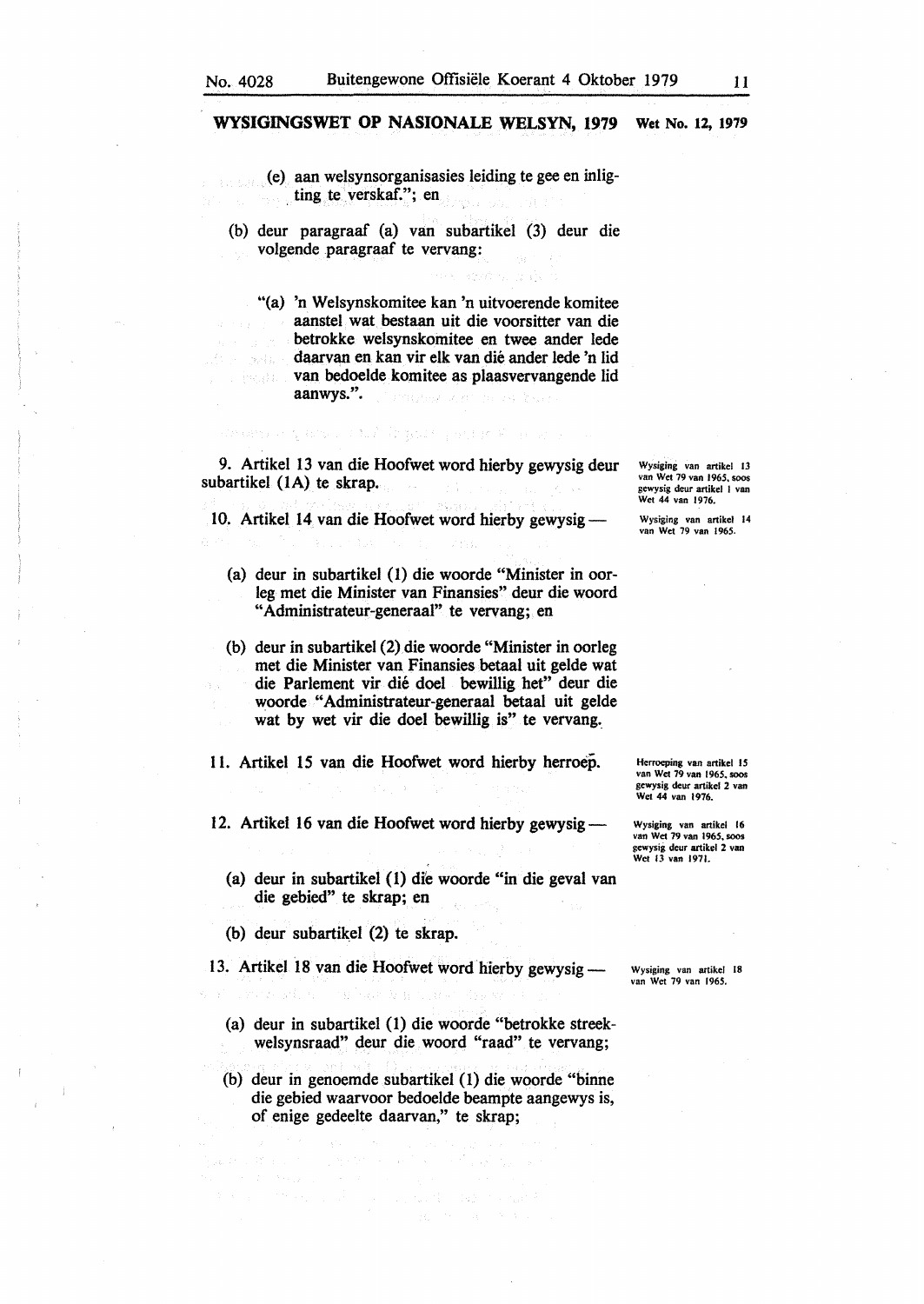- (c) by the substitution in paragraph (a) of subsection (3) for the words "regional welfare board" of the word "board"; and dens particular<sup>7</sup> (d.
	- (d) by the substitution for subsection (4) of the following subsection:

ระทบเอล 60 เธอะ เล่ง ฮารอล 550 เธอเลยอนเลย์ที่ ค่า 19

 $\mathbb{R}$  (4) The officer referred to in subsection (1) shall 特别的 计加 without delay advise the board of the grant or with- $\frac{L_2}{12} \frac{1}{L_1} \left(1-\frac{1}{2}\right) \frac{1}{M}$ drawal and, in the case of a withdrawal also of the Rimel a reasons for such withdrawal, of any authority referred to in this section.". **TELRMW MOE** 

Amendment of section 19 or Act 79 or 1965. as amended by section 4 of Act *13* of 1971.

Spot Park

(1920) – 1971)<br>1983: Jan Lance (1921)

i<br>Kabupatèn Kabupatèn<br>Lisakat Palisa

Amendment of section 21 of Act 79 of 1965.

14. Section 19 of the principal Act is hereby amended —

d - Antaci Them de Rodest whoir serves deep

- (a) by the substitution in paragraph (a) of subsection ( 1) for the words "regional welfare board for the
- area in which such organization carries on or proposes to carry on its activities" of the word "board";
- al e con ospuser () die verw was fri

 $\sim$  (b) by the substitution for paragraph (b) of the said subsection  $(1)$  of the following paragraph:

where  $\mathfrak{g}_\mathcal{C}$  and  $\mathfrak{g}_\mathcal{C}$  is the set  $\mathfrak{g}_\mathcal{C}$  . The set of  $\mathfrak{g}_\mathcal{C}$ 4847850 **EXAMPLE THE board shall, after the requirements** prescribed in subsection (2) have been complied with, cause any such application to be in-

**vestigated by the chief social welfare officer.";** 

(c) by the deletion in paragraph (b) of subsection (2) of the words "or the regional welfare board concerned";

the Arthel in van the Product of the man range of the state

- (d) by the deletion in subsection (3) of the words "or the regional welfare board"; and
- .<br>Nas si mai (e)
	- (e) by the substitution in paragraph (a) of subsection (5) for the words "the law society of the province or the territory in which the organization operates or proposes to operate in furtherance of that object" of  $\label{eq:2.1} \begin{array}{c} \mathbb{E}(\mathcal{P}(\alpha),\beta) = \frac{1-\alpha}{\alpha_1\alpha_2} \frac{1}{\alpha_1} \end{array}$ the words "The Law Society of South West Africa" and the words "such law society" of the words "the said Law Society". SACTO STRAIN

15. Section 21 of the principal Act is hereby amended by

the substitution in subsection  $(1)$  for the words preceding paragraph (a) of the foltowing words:

(1) The board may, after a report has been obtained from the chief social welfare officer and, in the case of a welfare organization referred to in paragraph (a) of subsection (5) of section 19, after consultation with The Law Society of South West Africa, cancel the registration certificate of a welfare organization  $-$ ".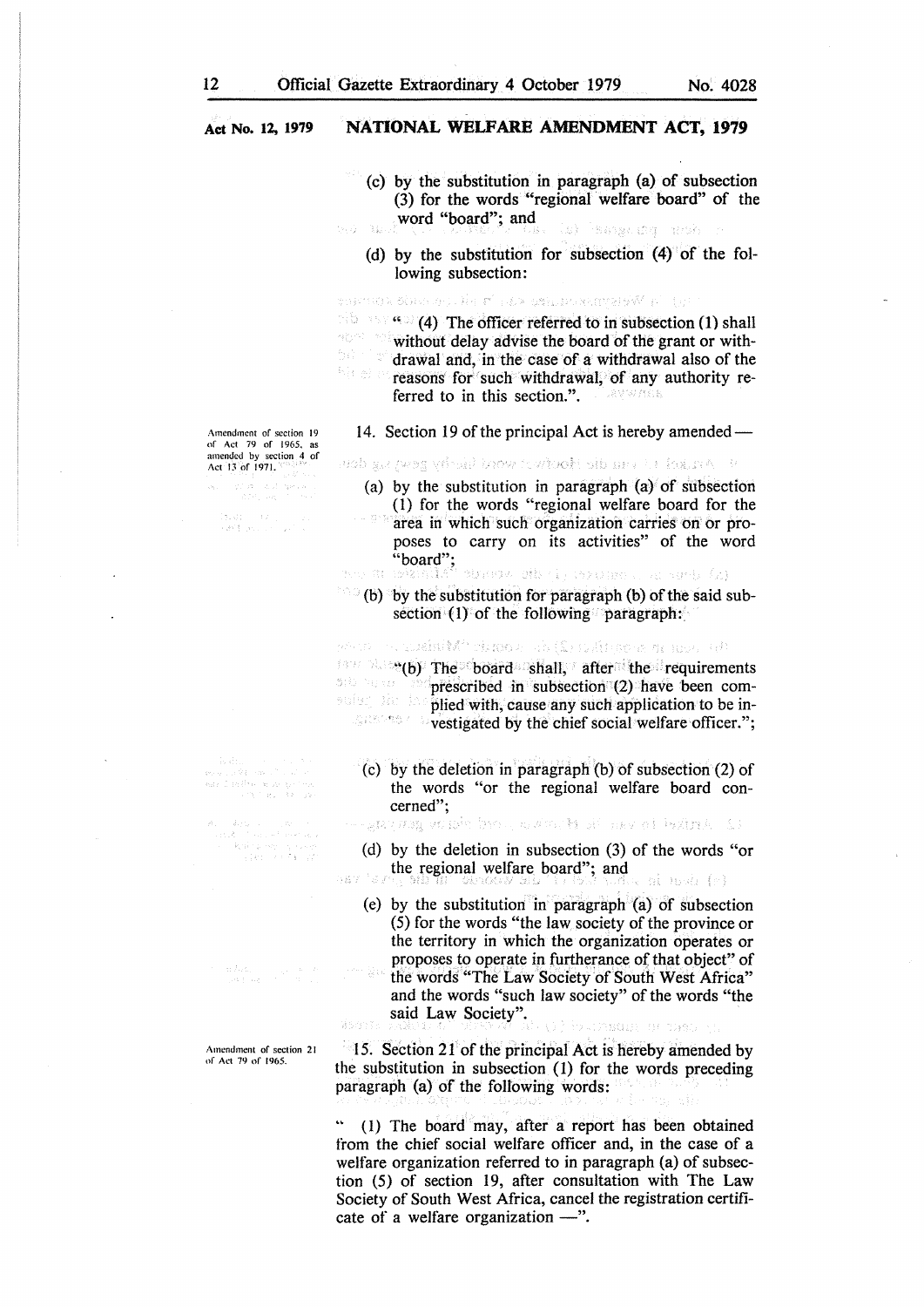- (c) deur in paragraaf (a) van subartikel (3) die woord "streekswelsynraad" deur die woord "raad" te vervang; en
- (d) deur subartikel (4) deur die volgende subartikel te vervang:

 $(4)$  Die in subartikel  $(1)$  bedoelde beampte moet die raad onverwyld in kennis stet van die verlening of intrekking en, in die geval van intrekking, ook van die redes vir die intrekking, van 'n magtiging in hierdie artikel bedoel.".

14. Artikel 19 van die Hoofwet word-hierby gewysig<sup>-</sup>

Wysiging van artikel 19<br>van Wet 79 van 1965, soos gcwysig deur artikcl 4 van Wet 13 van 1971.

- (a) deur in paragraaf (a) van subartikel (1) die woorde "streekwelsynsraad van die gebied waarin die organisasie sy bedrywighede voortsit of voornernens is om dit voort te sit" deur die woord "raad" te vervang;
- (b) deur paragraaf (b) van genoemde subartikel ( 1) deur die volgende paragraaf te vervang:
	- "(b) Die raad moet so 'n aansoek, nadat aan die in subartikel (2) genoemde vereistes voldoen is, deur die hoofvolkswelsynbeampte laat ondersoek.";
- (c) deur in paragraaf (b) van subartikel (2) die woorde "of die betrokke streekwelsynsraad" te skrap;
- (d) deur in subartikel (3) die woorde "of die streekwelsynsraad" te skrap; en
- (e) deur in paragraaf (a) van subartikel (5) die woorde "die prokureursorde vir die provinsie of die gebied waarin die organisasie funksioneer of voornernens is om te funksioneer ter verwesenliking van daardie doelstelling" deur die woorde "Die Prokureursorde van Suidwes-Afrika" en die woorde "die prokureursorde" deur die woorde "genoernde Prokureursorde" te vervang.

15. Artikel 21 van die Hoofwet word hierby gewysig wysiging van artikel 21 van die Hoofwet word hierby gewysig was artikel 21 van 1965. deur in subartikel (1) die woorde wat paragraaf (a) voorafgaan deur die volgende woorde te vervang:

.. ( I) Die raad kan, nadat 'n verslag van die hoofvolkswelsynbearnpte verkry is en, in die geval van 'n in paragraaf (a) van subartikel (5) van artikel 19 bedoelde welsynsorganisasie, na oorlegpleging met Die Prokureursorde van Suidwes-Afrika, die registrasiesertifikaat van 'n welsynsorganisasie intrek  $-$ ".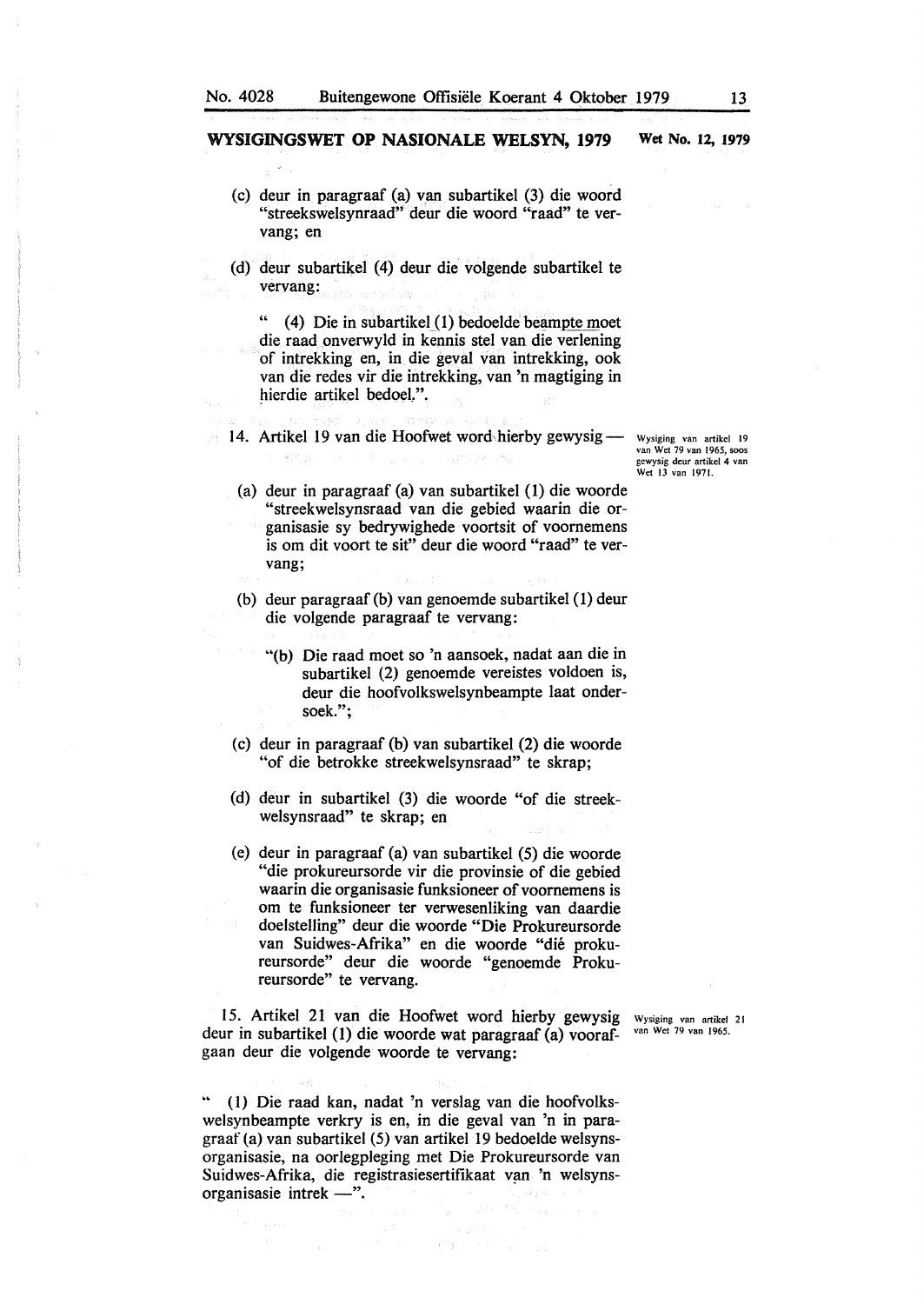Amendment of section 22 of Act 79 of 1965.

16. Section 22 of the principal Act is hereby amended-

(a) by the substitution in paragraph (a) of subsection (2) for the words "regional welfare board for the area in which the welfare organization is conducted" of the word "board";

(b) by the substitution for paragraph (b) of the said subsection (2) of the following paragraph:

"(b) The board shall, after the requirements specified in subsection (3) have been complied with, cause the application to be investigated by the chief social welfare officer."; and

(c) by the deletion in paragraph (b) of subsection (3) of the words "or the regional welfare board concerned".

Amendment of section 25 of Act 79 of 1965.

Amendment of section 26 of Act 79 of J 965.

Amendment of section JO of Act 79 of 1965, as<br>amended by section 20 of<br>Act 102 of 1967.

Amendment of section 32 of Act 79 of 1965.

Amendment of section 39 of Act 79 of 1965.

17. Section 25 of the principal Act is hereby amended —

- ( a) by the substitution in paragraph (a) of subsection ( 1) for the words "the law society concerned" of the words "The Law Society of South West Africa"; and  $\mathbb{S}$  denotes a in George
- (b) by the substitution in subsection (6) for the words "Minister in consultation with the Minister of Finance" of the word "Administrator-General".

18. Section 26 of the principal Act is hereby amended by the substitution for paragraph (b) of subsection (2) of the following paragraph:

"(b) The reports and returns referred to in paragraph (a) shall be furnished to the board and the board shall deal therewith in such manner as may be prescribed.".

19. Section 30 of the principal Act is hereby amended by the substitution in subsection (1) for the words "regional welfare board for the area in which any welfare organization carries on its activities" of the word "board".

ing ay.

20. Section 32 of the principal Act is hereby amended by the deletion of the words "after consultation with the regional welfare board for the area in which the organization carried on its activities".

21. Section 39 of the principal Act is hereby amended by the substitution for the words "Minister may, in consultation with the Minister of Finance, out of moneys appropriated by Parliament" of the words "Administrator-General may out of moneys appropriated by law".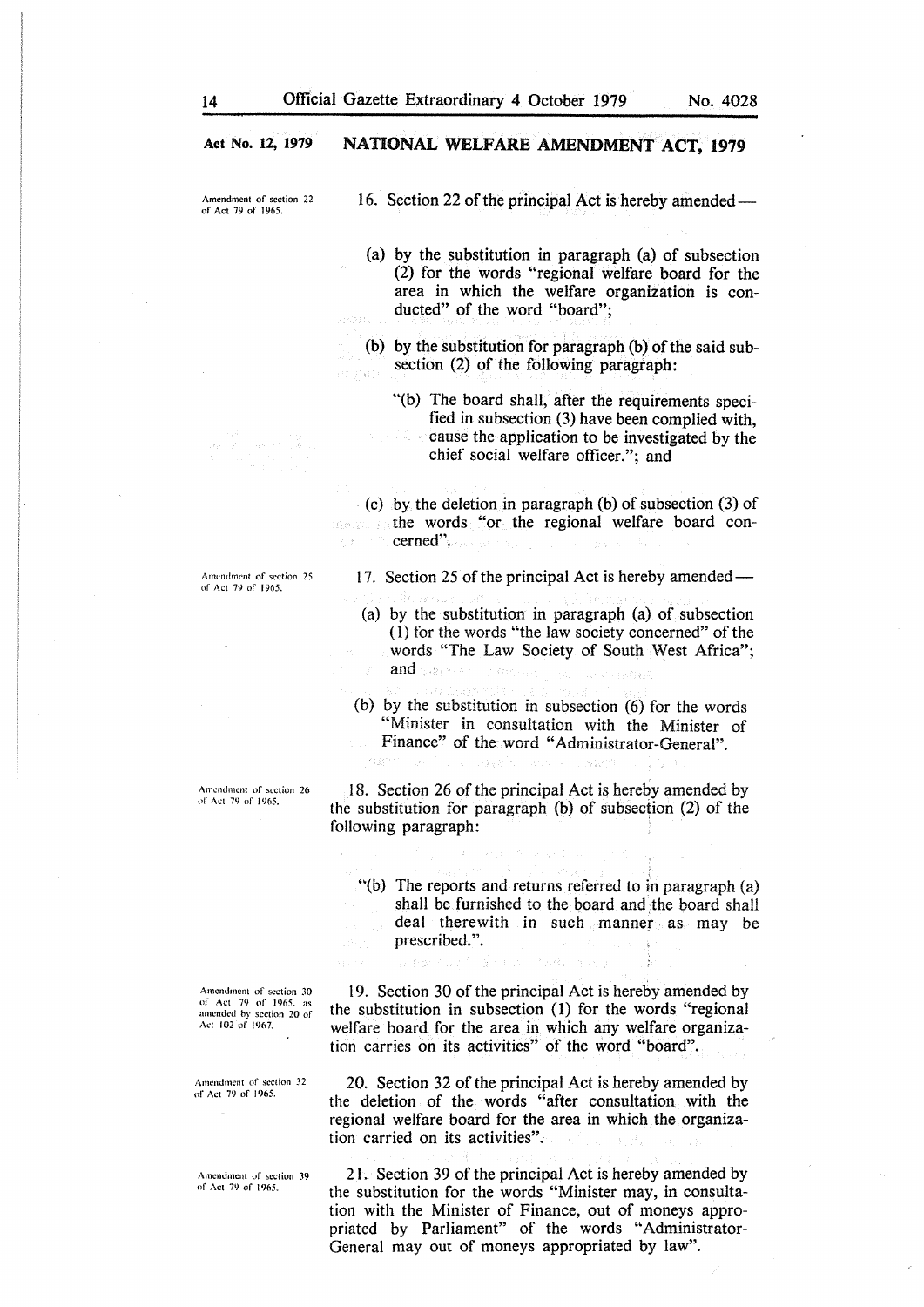Visione Sep ว่าอาจะระ

in Alger

#### **WYSIGINGSWET OP NASIONALE WELSYN, 1979 Wet No. 12, 1979**

16. Artikel 22 van die Hoofwet word hierby gewysig —

Wysiging van artikel 22 van Wet 79 van 1965.

- (a) deur in paragraaf (a) van subartikel (2) die woorde "streekwelsynsraad van die gebied waarin die welsynsorganisasie funksioneer" deur die woord "raad" te vervang;
	-
- (b) deur paragraaf (b) van genoemde subartikel (2) deur die volgende paragraaf te vervang:
	- "(b) Die raad moet so 'n aansoek, nadat aan die in subartikel (3) genoemde vereistes voldoen is, deur die hoofvolkswelsynbeampte laat ondersoek."; en

can a deux d'as pil<sup>a</sup>s uno par esse

(c) deur in paragraaf (b) van subartikel (3) die woorde "of die betrokke streekwelsynsraad" te skrap.

17. Artikel 25 van die Hoofwet word hierby gewysig --

- (a) deur in paragraaf (a) van subartikel (1) die woorde "die betrokke prokureursorde" deur die woorde "Die Prokureursorde van Suidwes-Afrika" te ver-
- vang; en (b) deur in subartikel (6) die woorde "Minister in oor-
- leg met die Minister van Finansies" deur die woord "Administrateur-generaal" te vervang.

18. Artikel 26 van die Hoofwet word hierby gewysig Wysiging van artikel 26 deur paragraaf (b) van subartikel (2) deur die volgende paragraaf te vervang:

Wysiging van artikcl 25 van Wet 79 van 1965.

"(b) Die in paragraaf (a) bedoelde verslae en opgawes word verstrek aan die raad en die raad moet op die voorgeskrewe wyse daarmee handel.".

 $\eta_{\rm c}$  ,  $\sim$ 

19. Artikel 30 van die Hoofwet word hierby gewysig Wysiging van artikcl 30 deur in subartikel (1) die woorde "streekwelsynsraad van die gebied waarin 'n welsynsorganisasie funksioneer" deur die woord "raad" te vervang.

an bin Telas presidenti pada en 2010an

20. Artikel 32 van die Hoofwet word hierby gewysig deur die woorde "na oorlegpleging met die streekwelsynsraad van die gebied waarin die organisasie gefunksioneer het" te skrap. Builteachta Alla

2 l. Artikel 39 van die Hoofwet word hierby gewysig deur die woorde "Minister kan, in oorleg met die Minister van Finansies uit gelde deur die Parlement" deur die woorde "Administrateur-generaal kan uit gelde by wet" te vervang.

van Wet 79 van 1965. soos gcwysig dcur artikel 20 van Wei 102 van 1967.

Wysiging van artikcl 32 van Wet 79 van 1965.

Wysiging van artikel 39 van Wet 79 van 1965.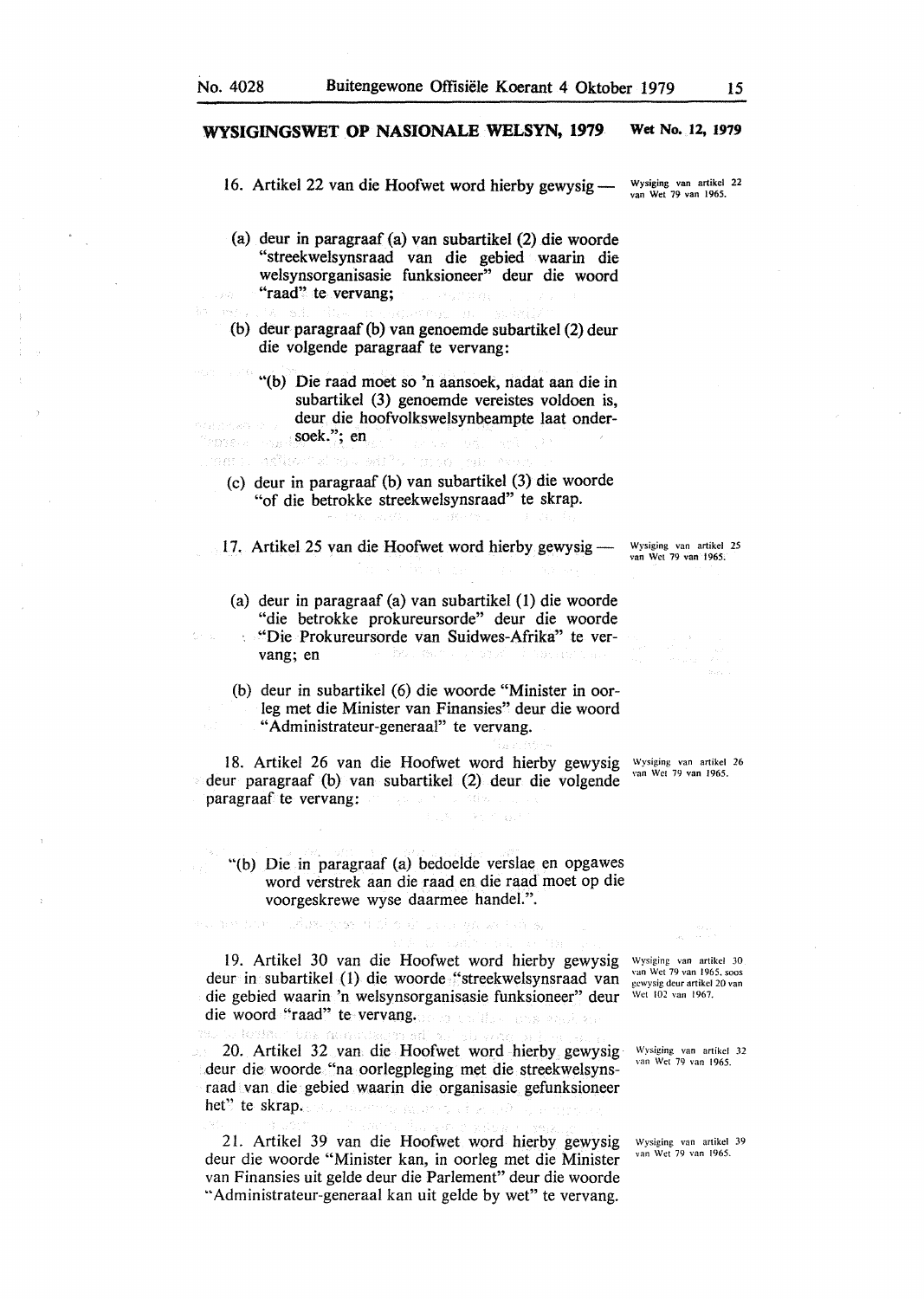Amendment of section 40 of Act 79 of 1965.

22. Section 40 of the principal Act is hereby amended —

60%. (a) by the deletion of paragraph (c) of subsection (1); and be a top of the contract of the standard contract of  $\mathbf{a}$ 恐れ

3.1数的人

(b) by the substitution in subsection (4) for the words "Minister in consultation with the Minister of Finance" of the word "Administrator-General". anakomen di Santanono

23. Section 42 of the principal Act is hereby amended-

a Still alle consider

(a) by the substitution in paragraph (h) of subsection ( 1) for the words "regional welfare boards", wherever they occur, of the words "welfare committees"; and

Sussex (RAST) All and a state of story and

(b) by the deletion of subsection  $(4)$ .

by the deletion of the word "also".

Amendment of section 43A of Act 79 of 1965. as inserted by section *5* of Act 13 of 1971.

Substitution of certain words in Act 79 of 1965 and the regulations made thereunder.

25. The principal Act and the regulations made thereunder is hereby amended  $-$ 一つもうこと合わ

24. Section 43A of the principal Act is hereby amended

(a) by the substitution for the word "Minister", wherever it occurs, of the word "Administrator-General";

(b) by the substitution for the words "regional welfare board", wherever they occur, of the words "welfare committees"; and

(c) by the substitution for the word *"Gazette",*  wherever it occurs, except in section 44, of the words *"Official Gazette".* 

26. The following long title is hereby substituted for the long title of the principal Act:

" To establish a National Welfare Board of South West Africa; and to provide for the establishment of certain commissions and welfare committees and to define their functions, and to provide for the registration and control of certain welfare organizations and of social workers, for the control of the collection of contributions towards the funds of such organizations and of certain institutions and of the collection of funds in certain circumstances otherwise than by registered welfare organizations for particular purposes, and for incidental matters.".

经经历报酬 第二世纪 化分光 经货物 医异常性 化氧化物 经原始的

Substitution of long title of Act 79 of 1965.

Amendment of section 42 of Act 79 of 1965.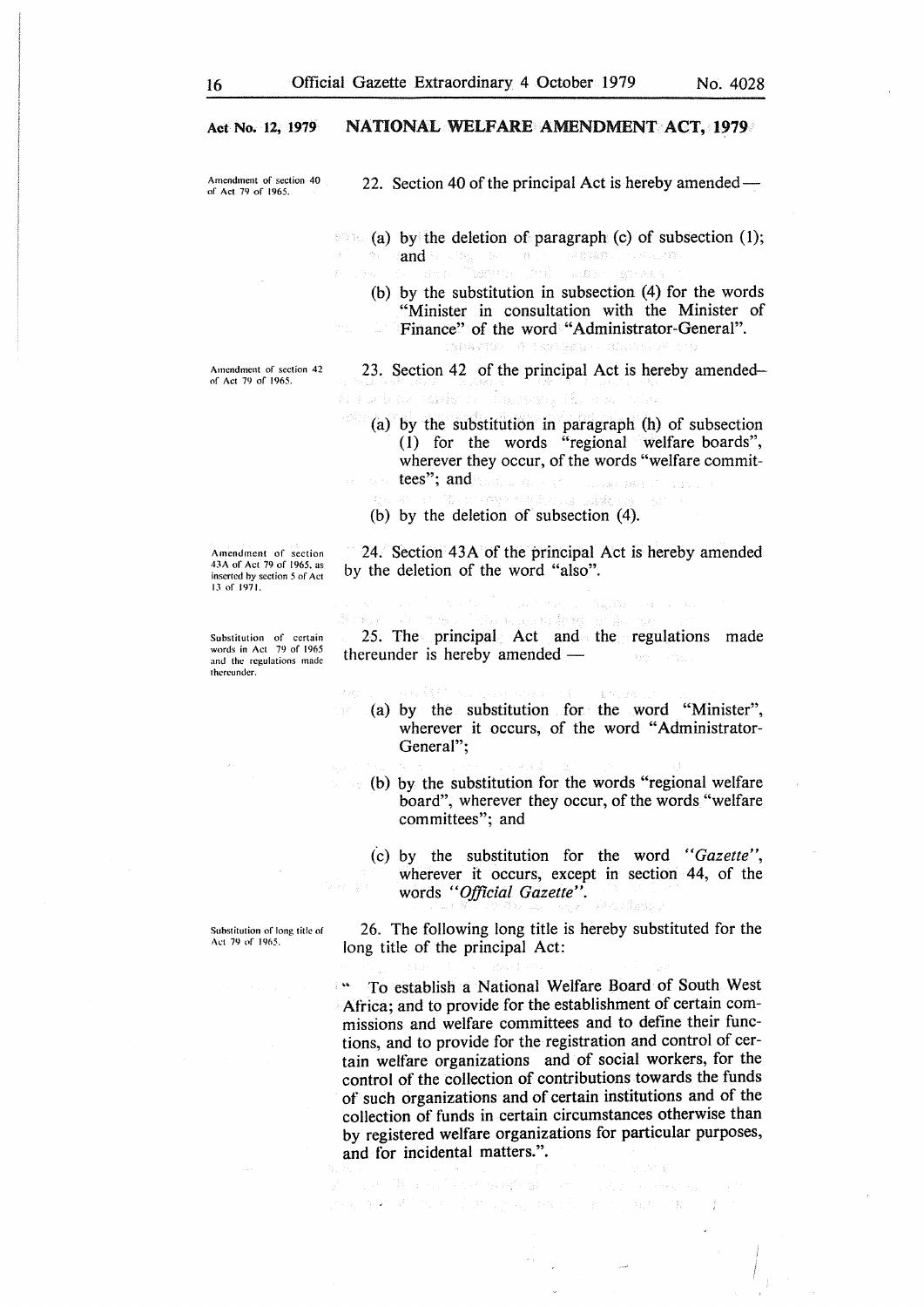- 22. Artikel 40 van die Hoofwet word hierby gewysig -
	- (a) deur paragraaf (c) van subartikel (1) te skrap; en
- (b) deur in subartikel (4) die woorde "Minister in oorleg met die Minister van Finansies" deur die woord "Administrateur-generaal" te vervang.
- 23. Artikel 42 van die Hoofwet word hierby gewysig $-$
- (a) deur in paragraaf (h) van subartikel (1) die woord "streekwelsynsrade", oral waar dit voorkom, deur die woord "welsynskomitees" te vervang; en
- (b) deur subartikel (4) te skrap.

24. Artikel 43A van die Hoofwet word hierby gewysig deur die woord "ook" te skrap.

25. Die Hoofwet en die regulasies daarkragtens uitgevaardig word hierby gewysig —

- (a) deur die woord "Minister", oral waar dit voorkom, deur die woord "Administrateur-generaal" te vervang;
- (b) deur die woord "streekwelsynsraad", oral waar dit voorkom, deur die woord "welsynskomitee" te vervang; en
- (c) deur die woord *"Staatskoerant",* oral waar dit voorkom, behalwe in artikel 44, deur die woorde *"Offisiele Koerant"* te vervang.

26. Die Jang titel van die Hoofwet word hierby deur die volgende lang titel vervang:

.. Om 'n Nasionale Welsynsraad van Suidwes-Afrika in te stel; en om voorsiening te maak vir die instelling van sekere kommissies en welsynskomitees en om hul werksaamhede te omskryf, en om voorsiening te maak vir die registrasie en beheer van sekere welsynsorganisasies en van maatskaplike werkers, vir die beheer van die insameling van bydraes tot die fondse van sodanige organisasies en van sekere inrigtings en van die insameling van fondse onder sekere omstandighede andersins as deur geregistreerde welsynsorganisasies vir bepaalde doeleindes, en vir bykomstige aangeleenthede.".

Vcrvanging van lang titel van Wet 79 van 1965.

Wysiging van artikel 43A van Wet 79 van 1965. soos ingevoeg deur artikel *5* van Wet 13 van 1971.

Vervanging van sekere woordc in Wet 79 van 1965 en die regulasies daarkragtcns uitgevaardig.

Wysiging van artikel 40 van Wet 79 van I 965.

Wysiging van artikel 42<br>van Wet 79 van 1965.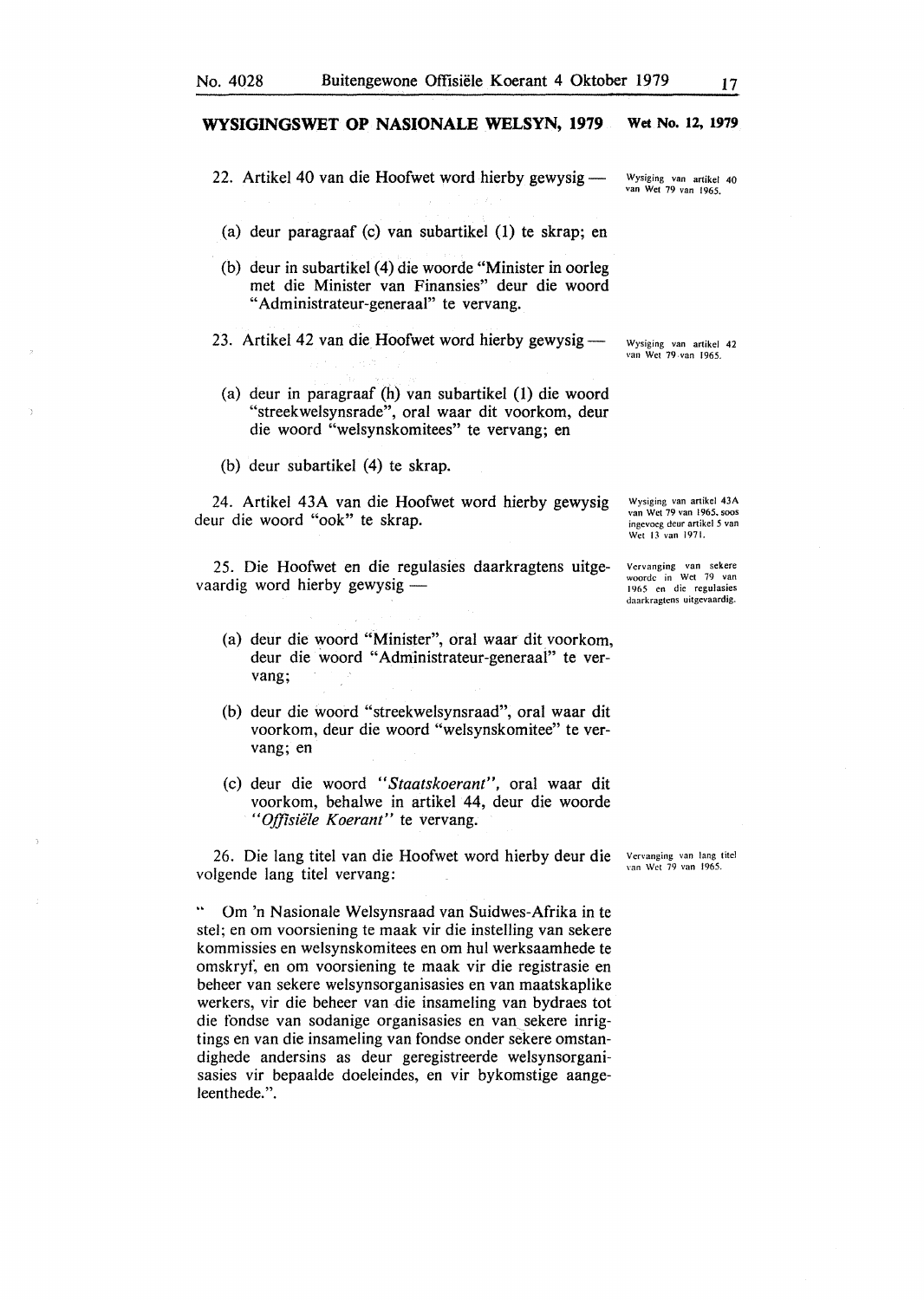$S_{\text{avings.}}$  27. (1) Subject to the provisions of subsection (2), anything done before the coming into operation of this Act under a provision of the principal Act, shall, except in so far as it is obviously inappropriate, be deemed to have been done under that provision as amended by any provision of this Act.

> (2) Every person who immediately before the coming into operation of this Act was registered as a social worker and who is resident in the territory of South West Africa at such coming into operation, shall be deemed to have been registered as a social worker in terms of the principal Act as amended by any provision of this Act.

> (3) Notwithstanding the provisions of section 2 of the principal Act as amended by this Act and until such time as the National Welfare Board of South West Africa is constituted in terms of that section, the said Board shall consist of the persons who were members immediately before the coming into operation of this Act of the regional welfare board which was established for the territory of South West Africa in terms of section 10 of the principal Act.

> (4) The person who immediately before the coming into operation of this Act was the chairman of the regional welfare board referred to in subsection (3), shall, subject to the provisions of that subsection and subsection (4), be deemed to have been designated as chairman of the National Welfare Board of South West Africa under section 2(3) of the principal Act.

> (5) If any person referred to in subsection (3) vacates his office as member of the National Welfare Board of South West Africa as constituted in terms of that subsection, before the said Board is constituted in terms of section 2 of the principal Act, the said Board, as constituted in terms of that subsection, shall consist of the remaining persons so referred to.

Short title and commence **mcnt.** 

28. This Act shall be called the National Welfare Amendment Act, 1979, and shall be deemed to have come into operation on 1 September 1979.